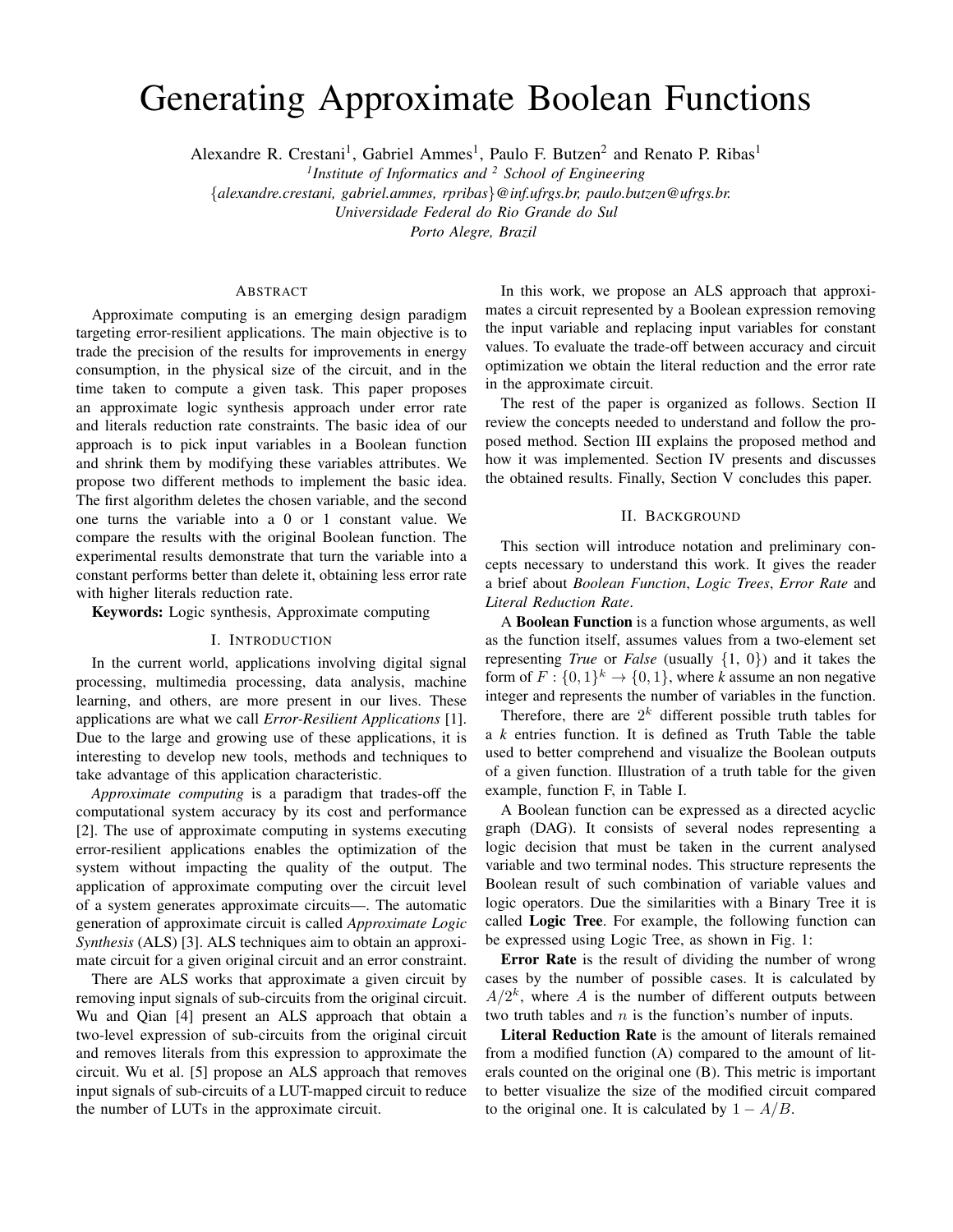TABLE I TRUTH TABLE OF THE FUNCTION  $F(a, b, c) = \overline{a} * \overline{b} * \overline{c} + b * (a + c)$ 



Fig. 1. Logic Tree representation of F function.

#### III. PROPOSED METHODS

ALS explores the concept of generating acceptable errors in Boolean Function to improve circuit metrics as area, power and performance. We investigate deleting/fixing a variable in terms of literal count reduction and error insertion. Our method changes a variable for a constant value or removes a variable and then calculates the number of literals of approximate function and the error rate.

We implemented the above presented ideas. The implemented algorithm consists in, given a Boolean expression in a String format, approximate it and calculates the Error Rate and the approximated Boolean function. To do it the software converts the Boolean expression into a Logic Tree. Then, it operated the Logic Tree to approximate it and to obtain the number of literals and minterms of the approximated Boolean function.

The main approaches used to realize our approximation are:

- Constant Substitution: Replace all logic tree leaves that contains the given variable for a constant 0 or 1.
- Variable Removal: Removes all leaves containing the given variable.
- Constant Propagator: Simplify the logic tree as much as possible after modify the Boolean function.
- Dangling Swept: Modify the logic tree with nodes with less than the minimum number of inputs.
- Literals Count: Returns the number of literals (leaves) of a logic tree.
- Get Minterms: Returns the minterms covered by the Boolean function represented by the logic tree.

## *A. Constant Approximation*

To perform the constant substitution approximation, it is applied the constant substitution approach to change all variables occurrences on the leaves of the logic tree for a constant value. Than it is necessary to simplify the logic tree considering these constants leaves. The constant propagation approach was implemented to do these simplifications. The modifications on the logic tree are based on the Boolean equivalences presented in Table II.

TABLE II BOOLEAN EQUIVALENCES.

| Original | Equivalent |
|----------|------------|
| $a * 0$  |            |
| $a * 1$  | я          |
| $a + 0$  | а          |
| $a+1$    |            |

Lets analyse the behavior of the Logic Tree class doing some simplifications after receives the command to change the variable *c* for the constant value *1*. Modified Boolean function representation below, at Fig. 2.



Fig. 2. Logic Tree of F changing *c* for *1*.

In this particular case the first thing it does is simplify the  $\overline{b} * \overline{1}$  and the  $a+1$  factors. Reaching the representation bellow, at Fig. 3.



Fig. 3. Logic Tree of F changing *c* for *1*. Step 1 of the simplification.

As the logic tree still have more simplifications available, it does it again and again until it get as simple as possible. The next step is to simplify the  $\bar{a} * 0$  and  $b * 1$ , getting Fig 4.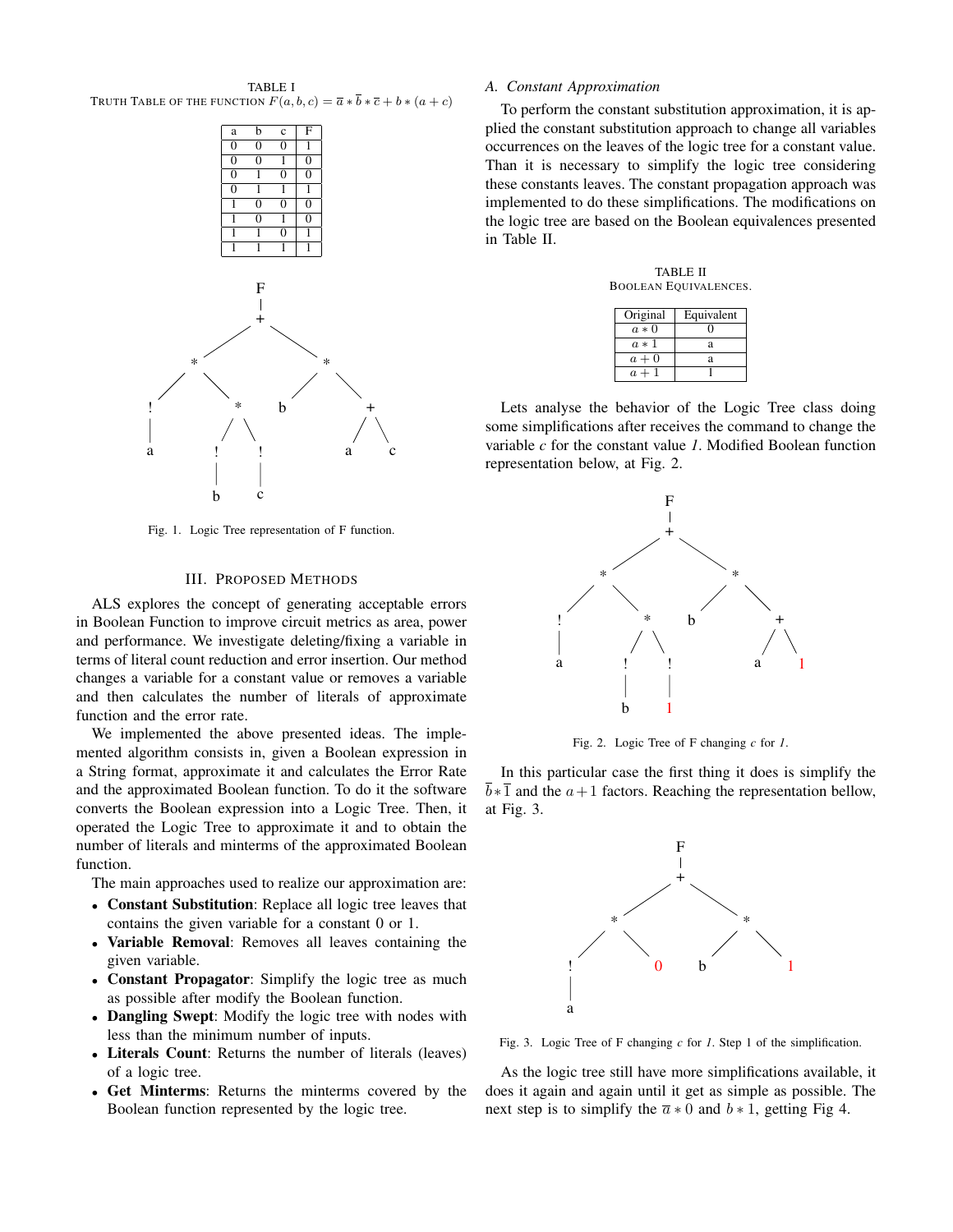

Fig. 4. Logic Tree of F changing *c* for *1*. Step 2 of the simplification

Then it does the final simplification for the current example. Simplify the  $0 + b$ , getting its final form as represented at Fig. 5.

> F b

Fig. 5. Logic Tree of F changing *c* for *1*. Step 3 of the simplification

Therefore, given  $F(a, b, c) = \overline{a} * \overline{b} * \overline{c} + b * (a + c)$ , the target variable *c* and by following the steps above we get the follow function by turning this variable into 1:

$$
F_1(a, b, c) = b
$$

#### *B. Variable Removal*

The Removal Variable procedure is based on the change variable steps previously presented. However, instead of set the value of the nodes which once contained the target variable, now these nodes are excluded from the Boolean Function.

Note that when a variable is deleted, the logical operator which once connected this variable to another variable or subtree is also deleted. Therefore, excluding a variable is the same as replace the operators node which connects the variable to a sub-tree for this sub-tree.

To illustrate the procedure, lets consider the same Boolean Function used before and delete the variable *c*. In Fig. 6 we can see the illustration of the nodes affected by the variable to be deleted. Fig. 7 shows the Logic Tree after in fact delete the variable.



Fig. 6. Logic Tree of F with the nodes affected by deleting *c* highlighted.



Fig. 7. Logic Tree of F after deleting *c*.

Therefore, given the original Boolean function  $F(a, b, c) =$  $\overline{a} * \overline{b} * \overline{c} + b * (a + c)$ , the target variable *c* and following the simplification steps, we get

$$
F_r(a, b, c) = \overline{a} * b + b * a
$$

#### *C. Error Rate Calculation*

The Error Rate is computed dividing the difference between the True outputs from the original Boolean function and the modified ones by the total number of possible outputs from the given Boolean Function.

Let A be a set containing minterms that are True outputs on the original function. Let B a set containing all minterms that are True outputs on the modified function. Be *n* the number of variables of this function. The Error Rate is calculated by the following steps:

- 1) Set the number of elements in  $(A B \cup B A)$  as DIFF.
- 2) Set the number of total possible outputs  $(2^n)$  as TOTAL.
- 3) Calculate the Error Rate doing  $DIFF/TOTAL$

The example bellow illustrates the previous steps. We compare and calculate the error of the functions (original and modified ones) previously used in this work.



| a              | b              | $\mathbf c$ | F |
|----------------|----------------|-------------|---|
| $\overline{0}$ | $\overline{0}$ | Ò           |   |
| $\overline{0}$ | $\overline{0}$ |             | O |
| $\overline{0}$ |                | 0           | Ô |
| $\overline{0}$ |                |             |   |
|                | 0              | Ò           | በ |
|                | Ò              |             | ſ |
|                |                | ſ           |   |
|                |                |             |   |

Now we can clearly see the difference between the outputs and the function representation itself of the original and the modified function.

Let:

- $ER_1$  be the error rate comparing F and  $F_1$ .
- A be the set of outputs in  $F$ .
- $B_1$  be the set of outputs in  $F_1$ .

Then, using all Error Rate Calculations concepts defined in this subsection, we calculate: